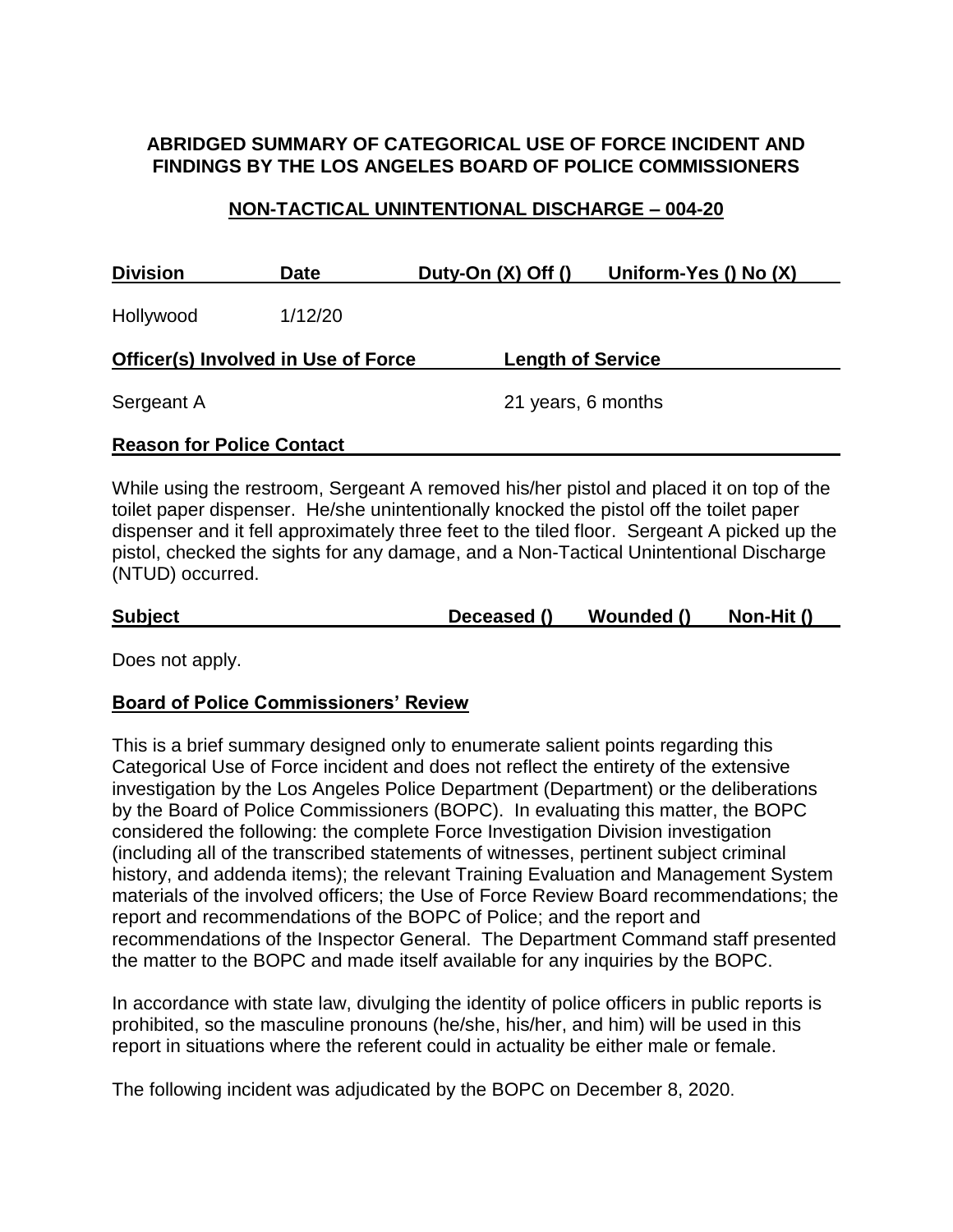#### **Incident Summary**

On Sunday, January 12, 2020, Sergeant A was working a plain-clothes assignment. Sergeant A, entered the restroom located in the police station. He/she stepped into a stall, unholstered his/her pistol and placed it on top of the toilet paper dispenser. According to Sergeant A, he/she removed his/her pistol from its holster while utilizing the restroom because it tended to slide off his/her unbuckled belt when he/she didn't remove the pistol.

Sergeant A unintentionally knocked the pistol off the toilet paper dispenser. The pistol fell approximately three feet to the tiled floor. Sergeant A picked up the pistol and checked the sights for any damage by holding the pistol in a two-handed grip while pointing it toward the ceiling. According to Sergeant A, he/she believed his/her index finger was along the frame of the pistol.

As Sergeant A was checking his/her sights, he/she canted the pistol to the left and right and unintentionally discharged a single round. According to Sergeant A, he/she did not recall his/her finger moving to the trigger. The fired projectile travelled upward, striking the post of the bathroom stall and then impacting the ceiling. Sergeant A then holstered his/her pistol, exited the restroom, and stood-by to make notifications.

# **BWV and DICVS Policy Compliance**

| <b>NAME</b> | <b>TIMELY BWV</b><br><b>ACTIVATION</b> | <b>FULL 2-MINUTE</b><br><b>BUFFER</b> | <b>BWV</b><br>RECORDING OF<br><b>ENTIRE</b><br><b>INCIDENT</b> | <b>TIMELY DICVS</b><br><b>ACTIVATION</b> | DICVS RECORDING<br>OF ENTIRE<br><b>INCIDENT</b> |
|-------------|----------------------------------------|---------------------------------------|----------------------------------------------------------------|------------------------------------------|-------------------------------------------------|
| Sergeant A  | N/A                                    | N/A                                   | N/A                                                            | N/A                                      | N/A                                             |

#### **Los Angeles Board of Police Commissioners' Findings**

# **A. Tactics**

The BOPC found Sergeant A's Tactics to warrant a Tactical Debrief.

# **B. Drawing and Exhibiting**

Does Not Apply.

# **C. Non-Tactical Unintentional Discharge**

The BOPC found Sergeant A's Non-Tactical Unintentional Discharge to be Negligent.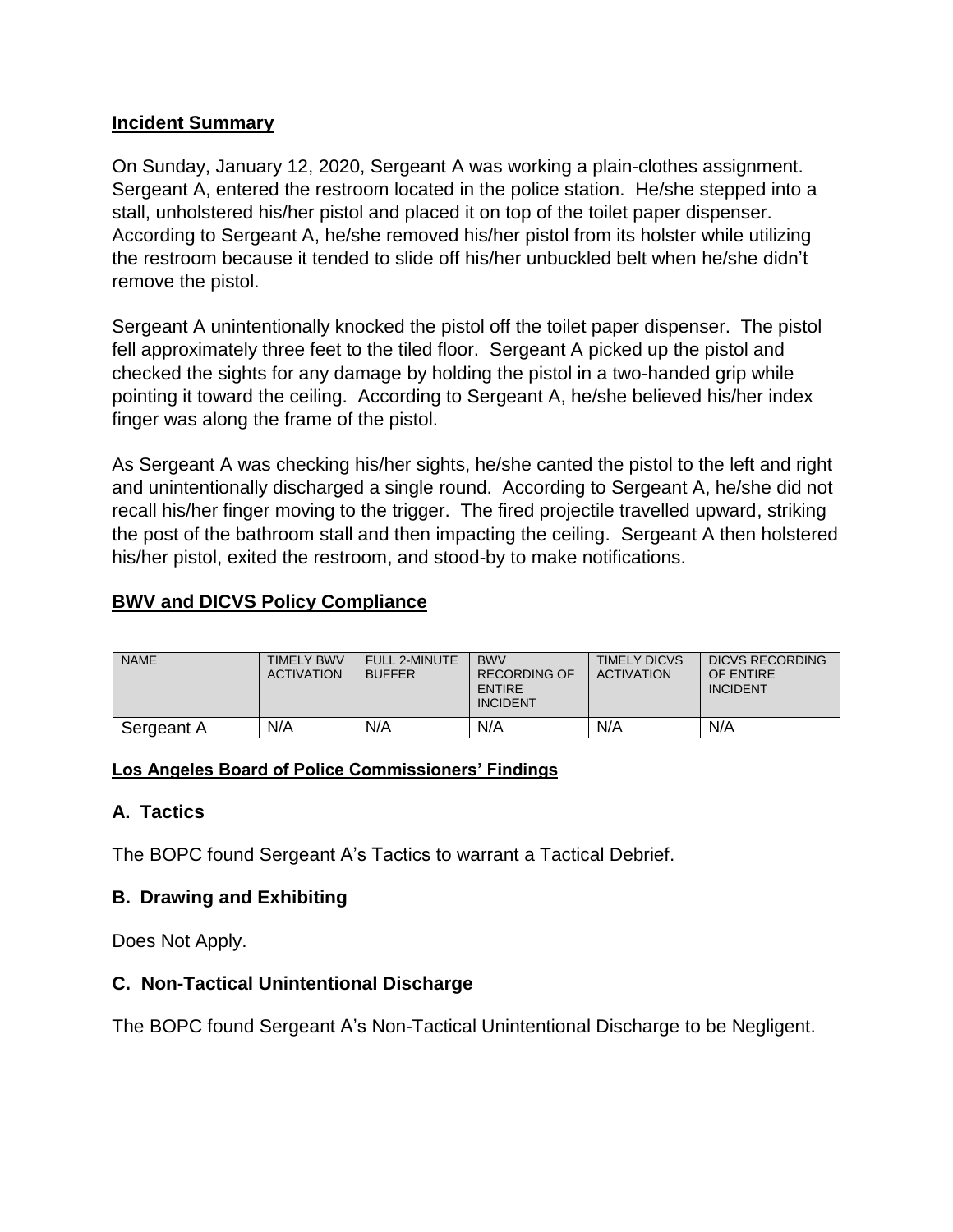#### **Basis for Findings**

#### **A. Tactics**

Sergeant A's tactics were not a factor in this incident; therefore, they were not reviewed or evaluated. However, as Department guidelines require personnel who are substantially involved in a Categorical Use of Force (CUOF) incident to attend a Tactical Debrief, the BOPC made a finding of Tactical Debrief.

During the review of this incident, the following Debriefing Point was noted:

• Firearms Manipulations – Four Basic Firearm Safety Rules

#### **Tactical De-Escalation**

• Tactical de-escalation involves the use of techniques to reduce the intensity of an encounter with a suspect and enable an officer to have additional options to gain voluntary compliance or mitigate the need to use a higher level of force while maintaining control of the situation.

Tactical De-Escalation Techniques

- **P**lanning
- **A**ssessment
- **T**ime
- **R**edeployment and/or Containment
- **O**ther Resources
- **L**ines of Communication (Use of Force Tactics Directive No. 16, October 2016, Tactical De-Escalation Techniques)

Tactical de-escalation does not require that an officer compromise his/her/her or her safety or increase the risk of physical harm to the public. De-escalation techniques should only be used when it is safe and prudent to do so.

In this case, Sergeant A was on-duty at the time of this incident but was not engaged in a tactical operation. Therefore, Sergeant A was not evaluated for tactical deescalation.

The BOPC also considered:

• **Holstering Service Pistol** – Sergeant A removed his/her service pistol from the holster and placed his/her unholstered service pistol on top of the toilet tissue dispenser. Sergeant A failed to maintain his/her service pistol in a secure manner.